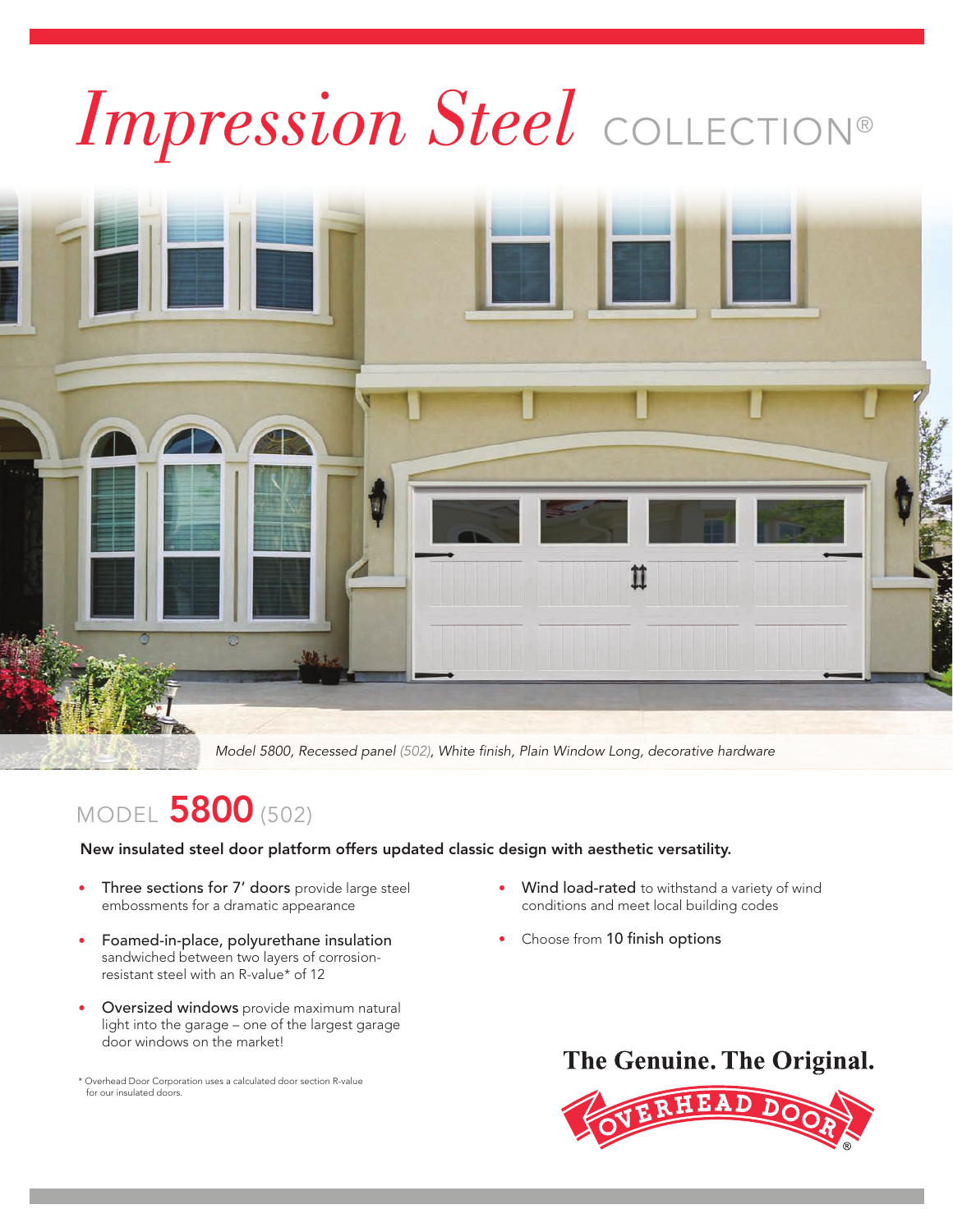# *Impression Steel* COLLECTION® *Door Designs*

Select your door panel style and color



## Recessed (RP) (502)



## **Choose a color**

#### Standard finishes









Brown

Actual door colors may vary from brochure photos due to fluctuations in the printing process. Always request a color sample from your Overhead Door™ Distributor for accurate color matching before ordering your door.

Wood Grain finishes

#### White **Almond** Sandstone

Premium finishes











Weathered Gray Red Walnut



Model 5800, Recessed panel (502), Black finish, Stockbridge (4-Pane) window

Note:

The previous model number and panel style are noted in parenthesis in gray.

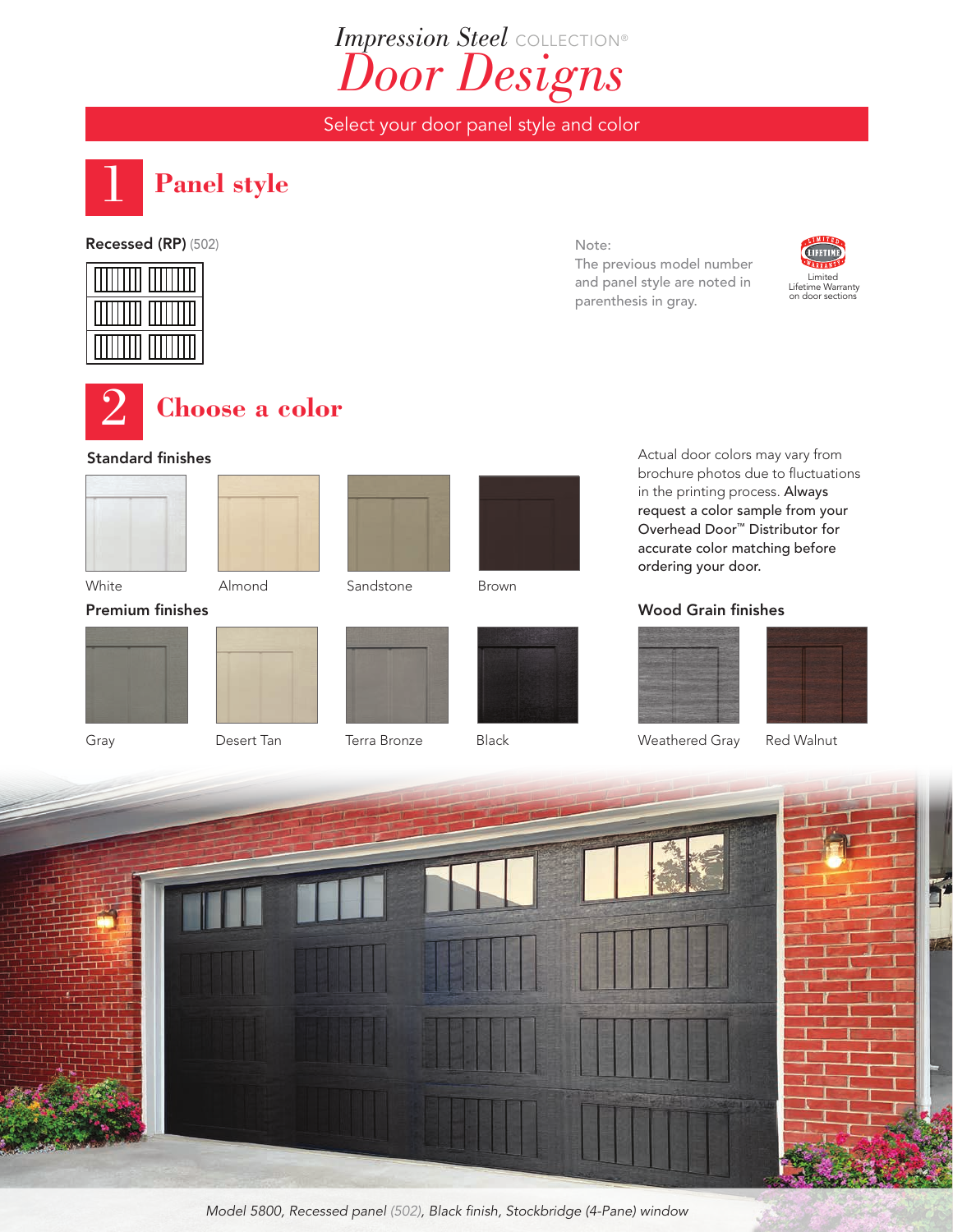# *Impression Steel* COLLECTION® *Decorative Accents*

Customize your door with windows and decorative hardware

## 3 **Choose a window style**





Stockton (8-Pane)





Somerton (6-Pane) Somerton (8-Pane)



Plain Window Long Stockbridge (3-Pane) Stockbridge (4-Pane)





Plain Window Arched Wyndbridge (3-Pane) Wyndbridge (4-Pane)

Window size and shape may vary slightly based on door size. Option of single or double arch for double car doors. All window styles are made using a single piece of glass with dividers.

## **Choose a glass type**

Available in insulated and non-insulated glass.













Clear Obscure Satin Etched Gray Tint Green Tint Bronze Tint

Actual glass samples may vary from brochure photos due to fluctuations in the printing process. You can request a glass sample from your Overhead Door™ Distributor.





## 5 **Choose an opener**



Be sure to ask about our complete line of Overhead Door® garage door openers. Powerful, quiet and durable, these garage door openers are designed for performance, safety and convenience. Your Overhead Door™ Distributor will help you choose the opener that best suits your door and preferences.